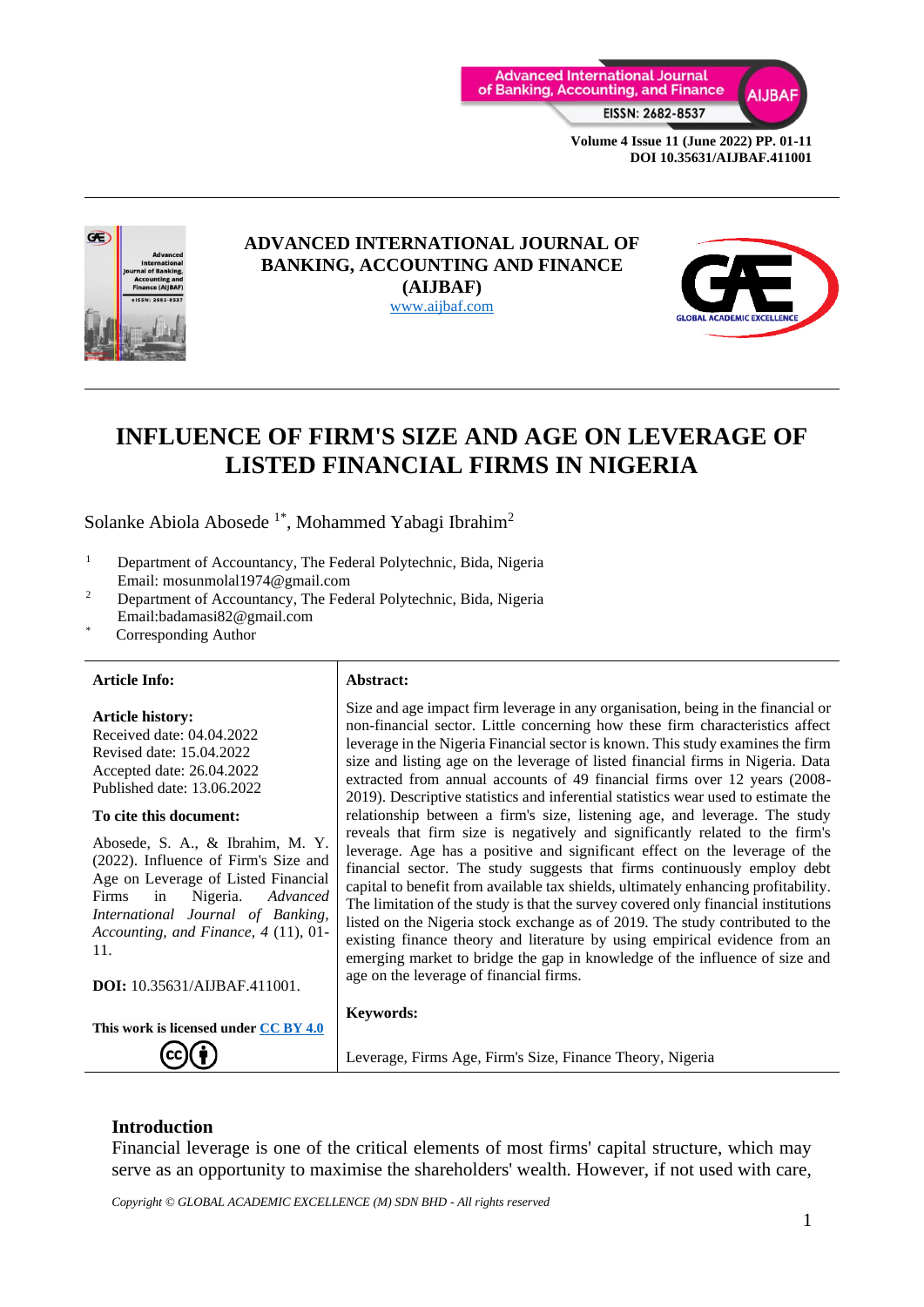

this choice may result in bankruptcy endangering the firm's survival. Financial leverage is the ratio of a firm's borrowed capital to total assets or equity (Yahaya &Tijani, 2021). However, financial leverage operates as a control for management in the firms. It sometimes avoids financial risk also is used to achieve profits for the firm and shareholders. It is sometimes considered one of the factors affecting financial performance or dividend policy (Yahaya &Tijani 2021; Hashimi & Madmali 2018). It is a framework that depicts how equity and debt finance the firm's operations (Dada & Ghazali, 2016).

This study is different from all other previous studies. Financial leverage is used differently as a dependent variable rather than a control or independent variable in the study. However, financial leverage is affected by many factors. This study considered two out of the several factors: such as the size and age of the firm. Undoubtedly, a significant resource that ascertains a firms' size of a business is its financing. In particular, firms operating under favourable economic conditions use financial leverage to expand shareholder returns (Hamouri. Al-Rrdaydeh & Ghazalat 2018).

However, age is always associated with liquidity and outsider financing since the firm value comprises everlasting (Hamouri. Al-Rrdaydeh & Ghazalat 2018). Therefore, both are important determinants of a firm's financial leverage. In other words, whether big size firms or small size firms or old firms or young firms have financial leverage in their portfolios. Larger firms generally have high leverage profit and less deviate from standards. The opposite is true for smaller firms. It is valid because larger firms have high cash and can invest these cash resources.

The problem now is whether size and age influence the leverage of the financial sector. Studies (Ibhagui & Olokoyo, 2018) show that leverage negatively affects small firms rather than big firms (Hallajian & Tilehnoui, 2016; Hashini & Madumali, 2018) aim to examine the effect of firm size on leverage. The main objective of this study is to investigate how the size of a firm and age affects the leverage of the financial institution. However, only a few empirical works have examined the firm's size and age as the independent variable and leverage as the dependent variable. Studies have examined the correlation between the two variables but in different ways. Most of the studies are on firm size and firm financial performance ( Al-Mahrouq, 2014; Adegboyega et al., 2019; Dada & Ghazali, 2016; Jeleel & Olayiwola, 2019). at the same time, most emphasised the impact of financial leverage on performance and firm profitability (Al-Taani, 2013; Ramadan, 2015) or firm age on firm performance (Gunu & Adamade, 2015; Nakano & Nguyen, 2011; Mallinguh et al., 2020). This study is necessary for the apparent reasons of policy improvement, performance improvement, and areas of further research. However, this study investigates the impact of the firms' size and age on the financial leverage of financial institutions listed on the Nigeria stock exchange from 2008 - to 2020.

## **Literature Review**

## *The Concept of Firms Characteristics*

Firm attributes are characteristics a firm possesses that define its activities (Kwaltommai, Enemali, Duna & Ahmed, 2019). They can be variables that are likely to affect the firm's internal and external decisions.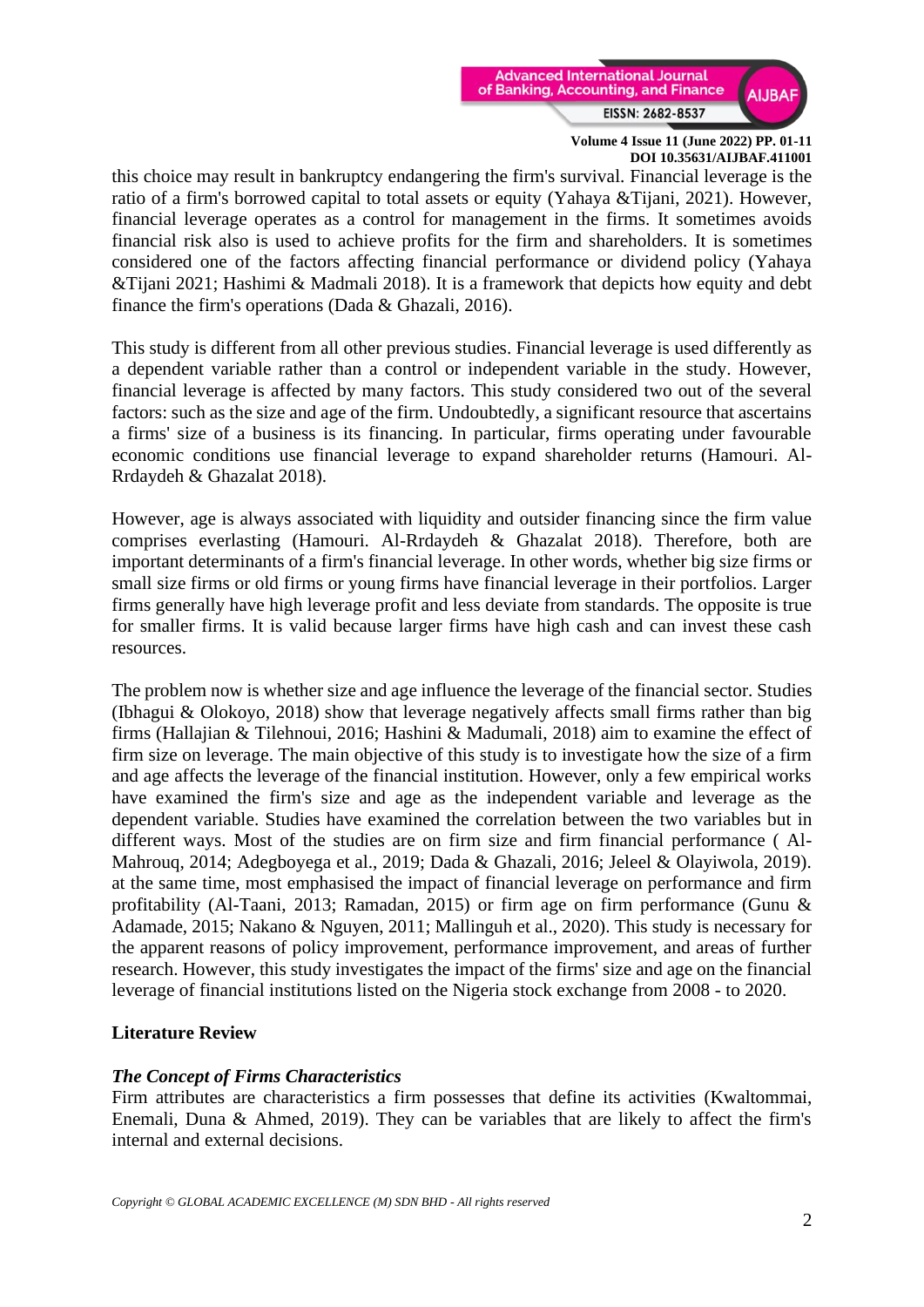

## *Firm Size*

A firm's size is considered a significant factor affecting the firm's relationship with the external environment (Farooq & Jibran, 2017). The firm's size and leverage have received considerable attention in the literature and have motivated robust debate. Different arguments favour larger firm sizes in attaining higher leverage. Shewu (2012) stated that larger firms are more likely to exploit economies of scale and enjoy higher leverage. However, they have higher cash and can invest these cash resources.

### *Firm Age*

Firm age is an important variable determining a company's foundation (Kartiningsih, 2020). The age stands for the age of a company at the time of analysis; the firm can produce the product at lower costs when the firms become older and enjoy economies of scale. However (Chinaemerem and Anthony, 2012) stated that older firms need to change their systems to cope with the new environment to meet their competitors. A firm's age uniqueness shapes managers' risks and decision-making dispositions, especially under uncertainty and fast-paced change. One of the essential determinants of capital structure is tangibility Imtiaz, (2016)

#### *Firms Leverage*

Financial leverage is how the firm uses equity and debt to finance its assets. As debt increased, financial leverage also increased. Studies such as Syed (2013) have shown that financial leverage is related to size and age. Leverage is how a business uses borrowed money to fiancé its companies. (Do. et al., 2020) defines leverage as total debt divided by total assets. Graham (2000) argues that the greater the amount of debt, the greater the financial leverage.

Financial leverage is how interest on debt magnifies changes in operating income into even more significant proportionate changes in earnings after taxes. Thus, it increases earnings per share during rising operating income. However, it adds substantial risks for stockholders and creditors because of added interest obligations.

Therefore, leverage, considered a source of external funding, is more attracted to firms for recapitalisation or restructuring capital for business developing operations and their money. In financial management, leverage is helpful because it provides financial leverage that can increase revenue per share.

However, too high leverage will increase the financial risk and may lead to the cost of financial distress. Based on these two philosophies, firms must consider the benefits and costs of selected funding sources in making funding decisions, which indicate the proportion of leverage and equity issued by the firm.

#### *Finance Theory*

Miller (1958) explained that as long as the firm's cash flow remains, the firm's value will not change. Miller (1958) believed that leverage and own capital investment funding sources would not affect the firm's value. With the presence or absence of a protective agreement with a fixed cash flow, the lost profit from the bondholder will go to shareholders and vice versa.

*Copyright © GLOBAL ACADEMIC EXCELLENCE (M) SDN BHD - All rights reserved* The finance theory connects with how firms and individuals can ideally allocate resources over time among pressing needs. In recent times, it seeks to give information on solutions to the problems encountered in allocating resources through capital market interactions. The theory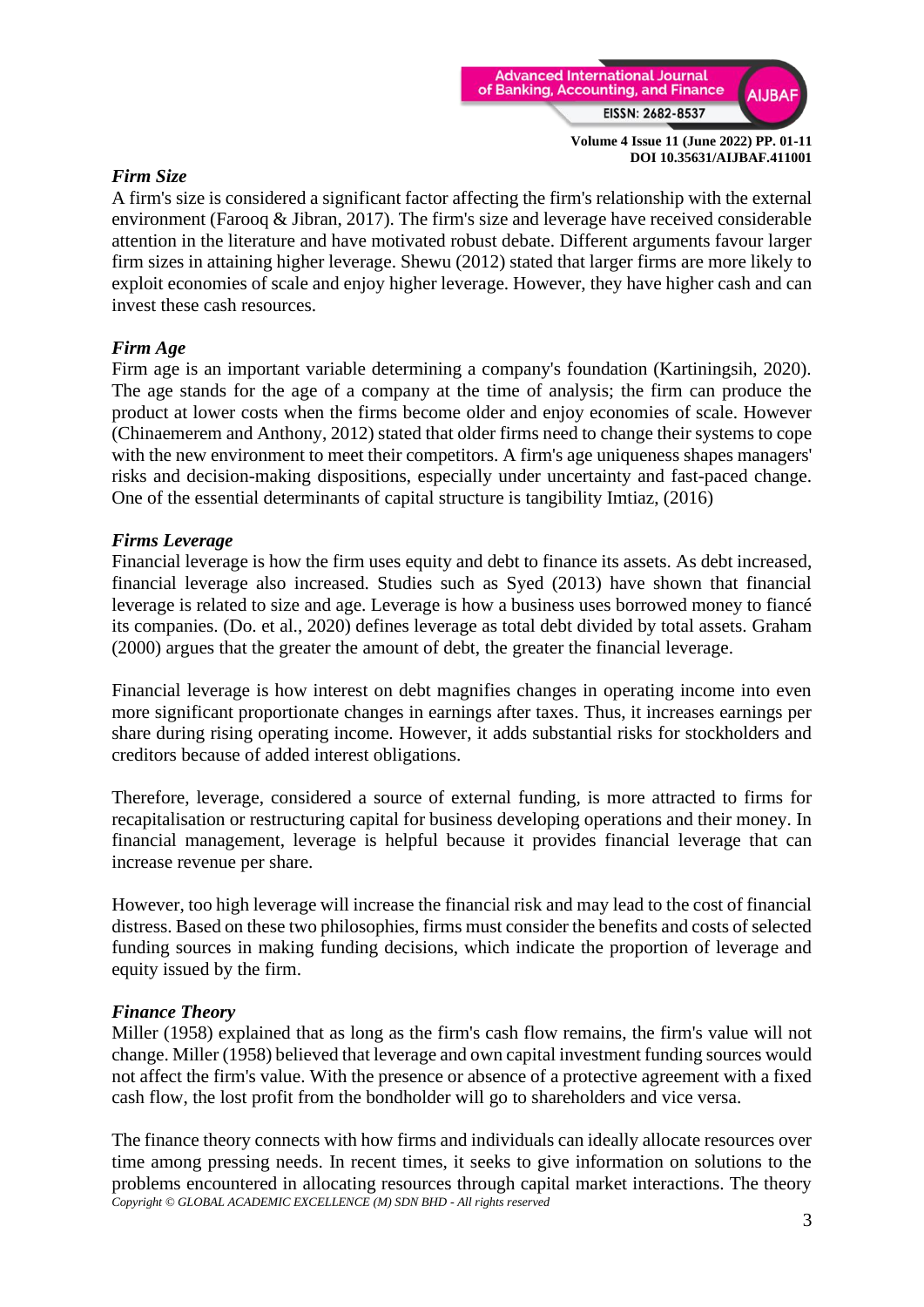

phenomena are all about how the capital market works. It allows firms and individuals to efficiently and effectively trade much-needed funds from surplus areas. The theory solved the resource allocation problem by considering the opportunities available to firms and individuals. Firm size and listing age are two factors that influence firm-level leverage.

For example, Do et al. (2020) found that age and firm size positively impact firm-level financial power. Furthermore, forte, Barros & Nakamura (2013) found the size entirely related to financial leverage. Moreover, age is related to economic power negatively. This theory (finance theory) underpins the findings of this paper, which align with the work of Yahaya and Tijani (2021).

## **Empirical Review**

## *Firm Size and Firm Leverage*

Farooq and Jibran (2017) noticed the negative connection between firm size and financial leverage in Pakistan's non-financial firms from 2005 to 2013. On the other hand, Yahaya & Tijani (2021) found a positive relationship between firm size and leverage in a study conducted on oil and gas corporations in Nigeria. Bhat et al. (2020) also noted the negative relationship in the case of Indian firms.

Chatterjee and Eyogungor (2019) agreed with the said relationship in the case of banks in Philadelphian that size is relatively related to banks' leverage. Moreover, Vinasithamby (2015) found the same result in Sri Lankan hotels and travel. It that firm size is related to leverage. Fermandez et al. (2013) concluded in their study that an increase in firm size resulted in more use of leverage for Omani listed companies. Marette (2011) investigated the relationship between firm size and financial leverage of firms listed on the Nairobi Securities exchange. The period covered was from 2010 to 2014. The result demonstrated that size significantly impacts financial leverage in the listed manufacturing company in Sri Lanka.

Afey and Warui (2019) studied firm characteristics and financial leverage of companies listed in Kenya's Nairobi securities exchange. The study used secondary data with a sample size of 32 firms. In addition, they were using panel data consisting of correctional and time series. In contrast, descriptive statistics, correlation analysis, and panel regression analyse the panel data to determine the relationship between the variables. As a result, firm size had a negative and significant relationship with leverage. The above result aligns with Ezeoha's (2015) findings, where a negative relationship between firm size and leverage is.

Ibhagui and Olokoyo (2018) investigated the role of firm size on leverage and argued that a relationship could only exist when the firm's leverage is low. Finally, Ghozali, Handrian and Herungodo (2020) studied leverage determinants of manufacturing firms. The result shows that the relationship between leverage and performance is negative.

Finally, Marrete (2011) examined the relationship between firm size and the firms' financial leverage listed on the Nairobi securities exchange. The study considered significant characteristics such as firm size and leverage, using regression analysis and Pearson's productmoment correlation analysis. The findings revealed that the relationship between firm size and leverage was statistically significant.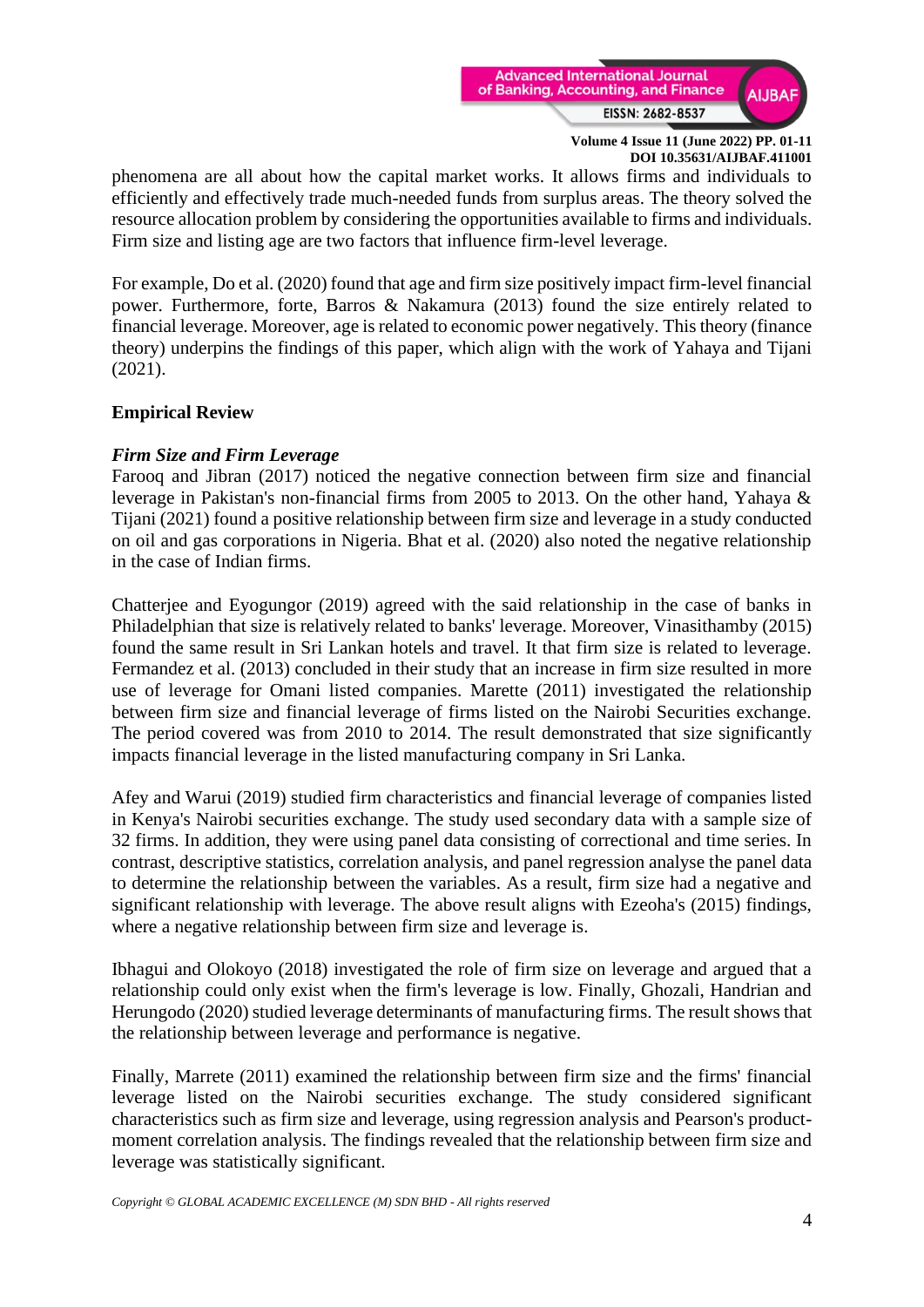

Hallajian and Tilehnoui (2016) provided definitive proof for the effect of firm size on leverage; 139 firms from 13 economic sectors on the National Stock Exchange of India. For this study. Results reveal that firm size does not have a significant effect on leverage. However, it is positive and effective because it affects some sectors such as Energy, Chemicals and Fertilisers, Textiles, FMCG, and Consumer Durables.

Ibhagui and Olokoyo (2018) found that the strength of the positive relationship depends on the size of the firms. The negative effect of leverage diminishes when a firm's size exceeds its estimated threshold level, which is imminent and significant for small firms.

Chatterjee and Eyigungur (2019) found it somewhat mixed. According to the researchers, the firm size coefficient has a lower variation of sales, which allows them to have higher leverage. The pool regression was positive and statistically significant for firm size and leverage. This study aligns with the work of Salah & Elewa (2018), who discovered that leverage is relatively related to the firm's size.

While Afolabi, Olabisi, Kajola & Asaolu (2019) explored the leverage effect on Nigeria's financial performance, ex-post-facto research design. The result revealed a positive relationship between the variables. Ibhagui and Olokoyo (2018) proved that big firms tended to issue more considerable leverage than small ones. Other empirical evidence supporting Ibhagui and Olokoyo's (2018) study demonstrated by Balfoussia and Gibson (2019), Memon et al. (2018), Li et al. (2018), and Ramli et al. (2019) showed that firm size had a positive effect on leverage. Other similar empirical evidence by Homaifar et al. (1994), Rajan and Zingales (1995), Ibhagui and Olokoyo (2018), Dang et al. (2018), and Nanda and Panda (2018). Mixed theories support firm size and leverage, such as the Trade-off theory, which suggests a positive relationship between leverage and firm size. Meanwhile, Peking's order theory contradicts it. Studies such as (Balch et al. 2020; Bhat et al., 2020) found a negative relationship between firm size and leverage. On the other hand, Ghozali et al. (2020) found a positive influence of firm size on financial power. Therefore, the study predicts that.

**H1**: firm size has no significant effect on the leverage of the financial sector in Nigeria.

#### *Firms' Age and Leverage*

Ikechukwu & Cyril (2017) believes firms should borrow less as they advance in age. However, the test result reveals that financial leverage has an insignificant negative relationship with firms' age. Meaning financial power is not caused by listing the age of oil and gas firms or otherwise. Nguyen, Dang, Phan, & Nguyen (2020) examined factors that influence the financial leverage of Vietnam firms, using firm size as the independent variable and leverage. The result as the dependent variable.

*Copyright © GLOBAL ACADEMIC EXCELLENCE (M) SDN BHD - All rights reserved* Yahaya & Tijjani (2020) examined the size, age, and leverage of Nigeria's listed oil and gas industry. The analysis outcome was that firms' age positively and significantly affected firm leverage. It implies that as oil firms advance in age, the firm's need for external financing also increases. Tamimi and Takhtaei (2014) examined the effect of financial leverage on the company's age. In this case, the study formulated two hypotheses, the impact of age of the company's age and the second hypothesis, the effects of the financial leverage on the policies of profit distribution of the company investigated. They used sample manufacturing companies accepted on Tehran Stock Exchange (TSE) from 2005 to 2011 to investigate the linear or nonlinear relationship between company age and dividends. The square and the cube of the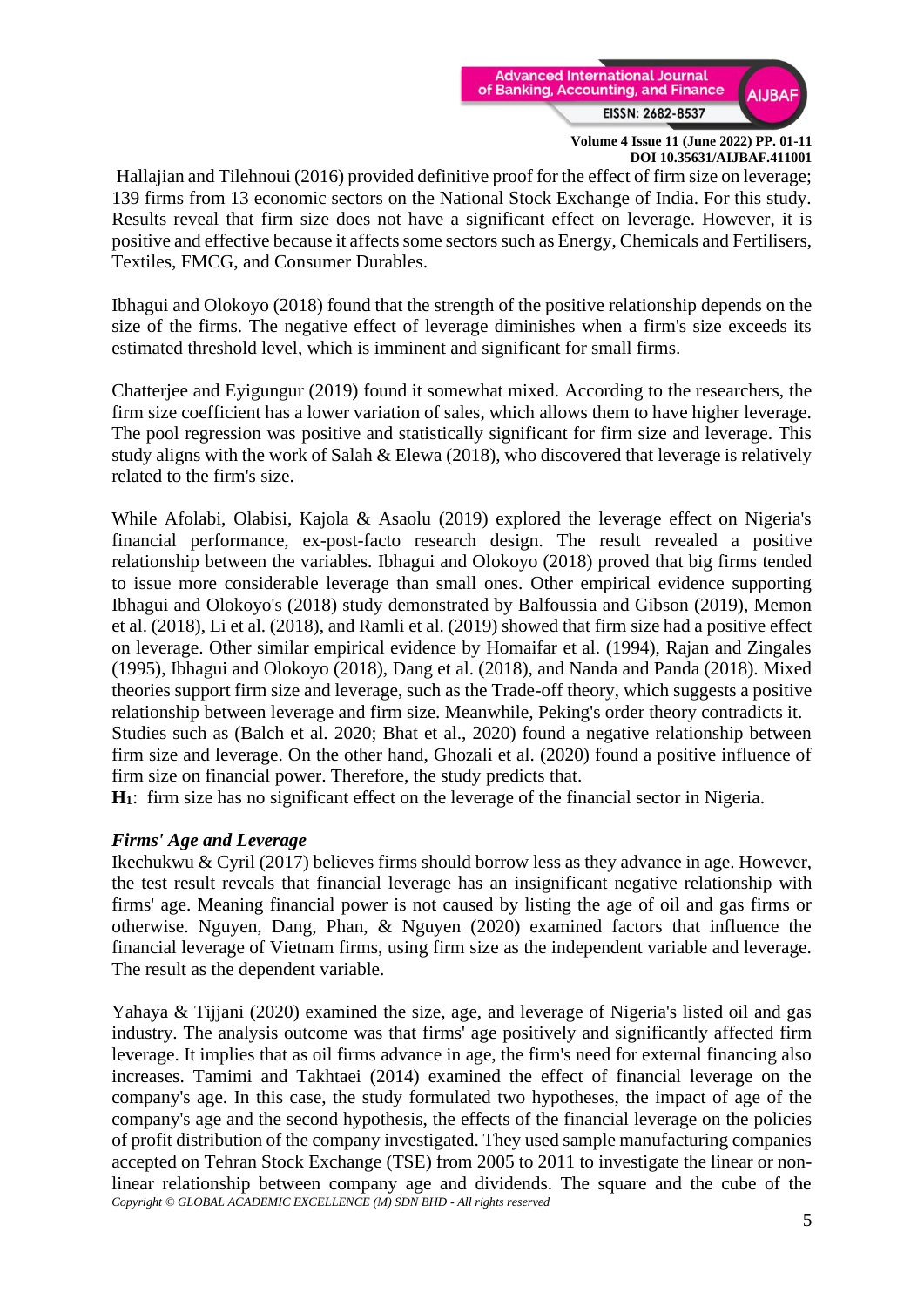

company age in an empirical model of the research used. The results indicate a positive and significant relationship between company age and dividend ratio but a negative and significant association between financial leverage and dividend.

Mallinguh, Wasike & Zoltan (2020) concluded that firms' age increases as leverage decreases. Arilyn (2019) found that firms' age does not influence capital structure in Indonesia. Hossain (2012) reveals that firm age does not influence leverage. Hence

**H1**: firm age has no significant impact on the leverage of financial firms in Nigeria

### **Methodology**

This study adopted an explanatory research design, using secondary data from annual reports of 37 listed financial institutions on the Nigeria stock exchange as of 2020. to find the relationship between firms' size, listening age, and leverage from 2008 to 2020. Data were analysed using descriptive statistics, such as the number of observations, mean, standard deviation, minimum and maximum means and inferential statistics. And correlation matrix and multiple regression analysis. The sample size for the study was all the financial institutions listed on the Nigeria stock exchange that have data available as of 2020. The proxies used to measure independent variables were the size of the firms (logarithm of total assets value) and the listing age of the firms (from the date of admission to the stock exchange to the studied date). In contrast, the dependent variable is leverage (total debt divided by the actual asset).

#### **Result and Discussion**

| Taon Ti Describu ve Odanes |             |        |        |            |     |
|----------------------------|-------------|--------|--------|------------|-----|
| <b>Variables</b>           | <b>Mean</b> | Sd     | Min    | <b>Max</b> | Obs |
| Leverage                   | 21.125      | 63.444 | $-100$ | 1082.597   | 490 |
| Firm size                  | 7.596       | .977   | 4.992  | 9.8541     | 490 |
| Age of                     | 16.062      | 12.057 | $-1$   | 51         | 490 |
| the firm                   |             |        |        |            |     |

**Table 1: Descriptive Statics**

Source: Author's computation 2022

The descriptive statistics of the study variable under the descriptive statistics include Mean, standard deviation, minimum, maximum and observation value. The leverage has a maximum of 10.8% and a minimum of -100%, with a mean of 21.125% and a standard deviation of 63.444. firm size has a maximum value of approximately 9.9%, with a mean of 7.596 and a standard deviation of .977 of 4.992 minimum value. The top age firm is 51, with a minimum of -1 and a standard deviation of 12.057 with a mean of 16.062. shows that leverage has the highest mean, followed by the age of the firm and firm size

| D          |     |       |       |  |  |
|------------|-----|-------|-------|--|--|
| Variable   | Obs | Q.H.  | Prob  |  |  |
| Leverage   | 490 | 0.453 | 0.001 |  |  |
| Firm size  | 490 | 0.907 | 0.001 |  |  |
| Age of the | 490 | 0.903 | 0.001 |  |  |
| firm       |     |       |       |  |  |

## **Table 2: Shapiro Test for Normality**

Source: Author's computation 2022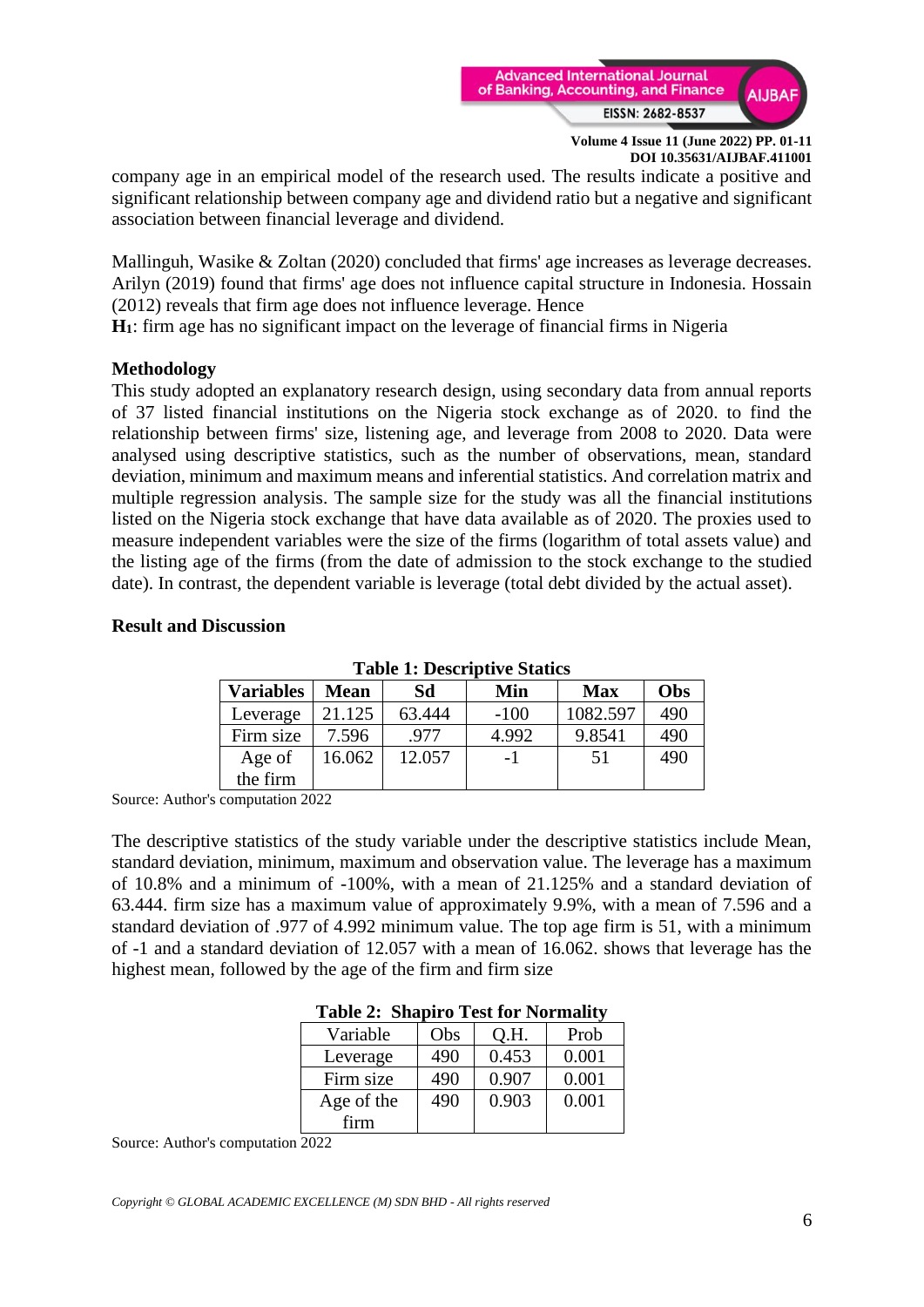

A normality test for leverage, firm size, and age using the Shapiro analysis test. The result reveals that data did not generally distribute as all the probability values are less than 0.5%

| <b>Variables</b>                 | <b>Variance</b><br>inflation<br><b>Factor</b> | <b>Tolerance</b><br>level |
|----------------------------------|-----------------------------------------------|---------------------------|
| Age of the<br>firms              | 1.13                                          | 0.885091                  |
| Firm size                        | 1.13                                          | 0,885091                  |
| Mean VIF<br>$\sim$ $\sim$ $\sim$ | 1.13                                          |                           |

# **Table 3: Multicollinearity Analysis**

Source; Authors Computation, 2022

Table 3 results show no multicollinearity presence because the value is lesser than 3.33, which is the minimum required value for the test. Therefore, the variance inflation factor of 1 is only suitable for the regression. At the same time, we have an average value of 1.13 VIF, which is approximately one and ideal for the reversal. Therefore, the model accommodates all the variables, meaning no drop in the model.

### **Table 4: Hausman Specification Test**

|                           | 26.97  |
|---------------------------|--------|
| Prob $>$ chi <sup>2</sup> | 0.0000 |
|                           |        |

Source: Author's computation, 2022

Table 4 presents the Hausman test result with a significant P-value of 0.0000, indicating that the fixed effect is an appropriate model for the study.

| $10010$ $1001$ $10001$ $11100$                                  |             |             |           |         |         |  |
|-----------------------------------------------------------------|-------------|-------------|-----------|---------|---------|--|
| Leverage                                                        |             | Coef.       | Std. Err. |         | P-value |  |
| Firm size                                                       |             | 4.535777    | 3.04385   | 1.49    | 0.137   |  |
| of<br>Age<br>firm                                               | the $\vert$ | -.4579394   | .2517476  | $-1.82$ | 0.070   |  |
| Cons                                                            |             | $-5.631703$ | 22.39436  | $-0.25$ | 0.802   |  |
| $\mathbf{r}^{\eta}$<br>0.012<br>$\sim$ 44<br>0.1000<br><u>n</u> |             |             |           |         |         |  |

#### **Table 4.5: Regression Analysis**

 $F (2.475) = 2.11;$   $P = 0.1228;$   $R^2 = 0.012$ Source: Author's computation, 2022

Findings from statistical tests and analyses in table 5 show that the coefficient of firm size in the regression model for leverage is negative  $(4.45)$ . Since the p-value is higher than 5%,  $H_1$  is accepted, while  $H_2$  is rejected. However, firm size and leverage at a confidence level of 95% were related. Adjusted  $\mathbb{R}^2$  is equal to 0.012, which indicates that only (1.2%) changes in the dependent variable (leverage) are explained by the independent variable (firms' size). The fixed effect regression statistics (2.11) show no autocorrelation in the error component in the model. Table 5 also shows that the independent variable of age in the regression pattern model for leverage is significant and negative at 5%. The study, therefore, rejected H1 while  $H_2$  was accepted. In other words, the 5% confidence level of the firm's age and leverage is positively and significantly related to each other, with an Adjusted  $\mathbb{R}^2$  of 0.012. Moreover, they indicate that the firm's age can predict its leverage at 1.2%.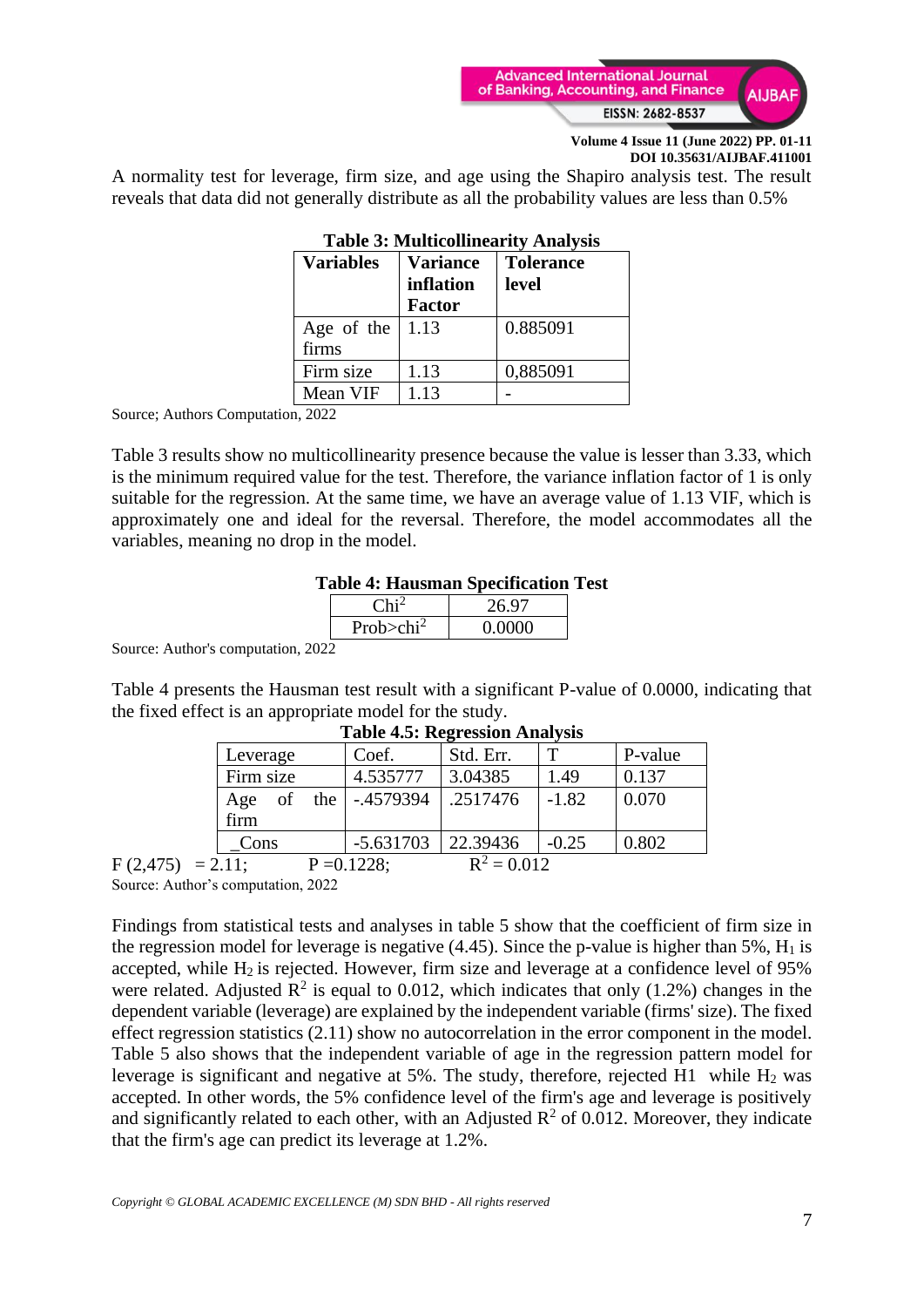

The study found a positive and significant result between the independent variable (Age of the firm). The negative and significant impact of the dependent variable, which is firm financial leverage, is also found in the study such as (Petersen & Rajan in Ullah et al. 2017; Imtiaz 2016; Memon et al. 2019; Arilyn 2019; Jensen & Meckling in Ullah et al. 2017; Tamimi & Takhtaei 2014). The differences found in the findings could be due to different decision making at the management level. Also, the size of the firms can, at the same time, cause differences in the result. The older a firm is, the more likely it may have accumulated internal finances, and the less likely it would rely on borrowed funds. Larger firms with enough reserves may choose to finance their operations through their respective internal markets.

Therefore, age is a positive determinant in this study rather than passing through the difficulties inherent in accessing the external financial markets. There is a need to take advantage of their sizes for highly leveraged firms to build a strong reputation.

#### **Conclusion and Recommendations**

The paper investigates the impacts of firm size and age on financial firms' financial leverage from 2018 to 2020. The result reveals the different effect of these variables on leverage and mainly support the finance theory of Modigliani & Miller (1958). A noticeable impact from the analysis is that size and age significantly influence the leverage of financial firms. However, age is negative at a 5% confidence level but still significant.

This study contributed to the previously existing literature. Our findings are consistent with the results of Hallajian & Tilehnoui (2016; Yahaya &Tijani, 2021), but they are inconsistency with the work of (Ibhagui & Olokoyo 2018; Balfoussia & Gibson 2019; Memon et al. 2018; Li et al. 2018; Ramli et al. 2019; Dang et al. 2018; Nanda & Panda 2018). An additional explanation of the relationship between size and leverage could be from the empirical evidence arising from Nigerian data. Implying that the larger a firm does not mean it has accumulated internal finances or does not rely on borrowed funds. As firms' size in this study is the major positive determinant.

Moreover, high collateral values help guarantee access to long-term equity and debt finances in the future. However, there is no optimal leverage that one size fits all. This paper suggests that the manager construct the most suitable avenue to reduce leverage. In other words, financial firms should not rely heavily on debt financing. Instead, the firm should be financed through several channels: funds ventures capital rather than depending on banks.

The finance sector should use and manage the knowledge gained from experiences for a long term period of existence. To improve its management and generate more funds based on this research study's results that reveal that firms' size positively affects leverage. Moreover, reduce their investment in total assets for their companies with a diverse set of funding sources. Further study may investigate how the findings may be generalised to other sectors.

## **References**

Al-Mahrouq, M. H. (2014). The Relationship Between Firm Size and Growth in the Manufacturing Sector in Jordan. Dirasat: *Administrative Sciences, 33,1.* Retrieved from https://journals. ju.edu.jo/DirasatAdm/article/ view/10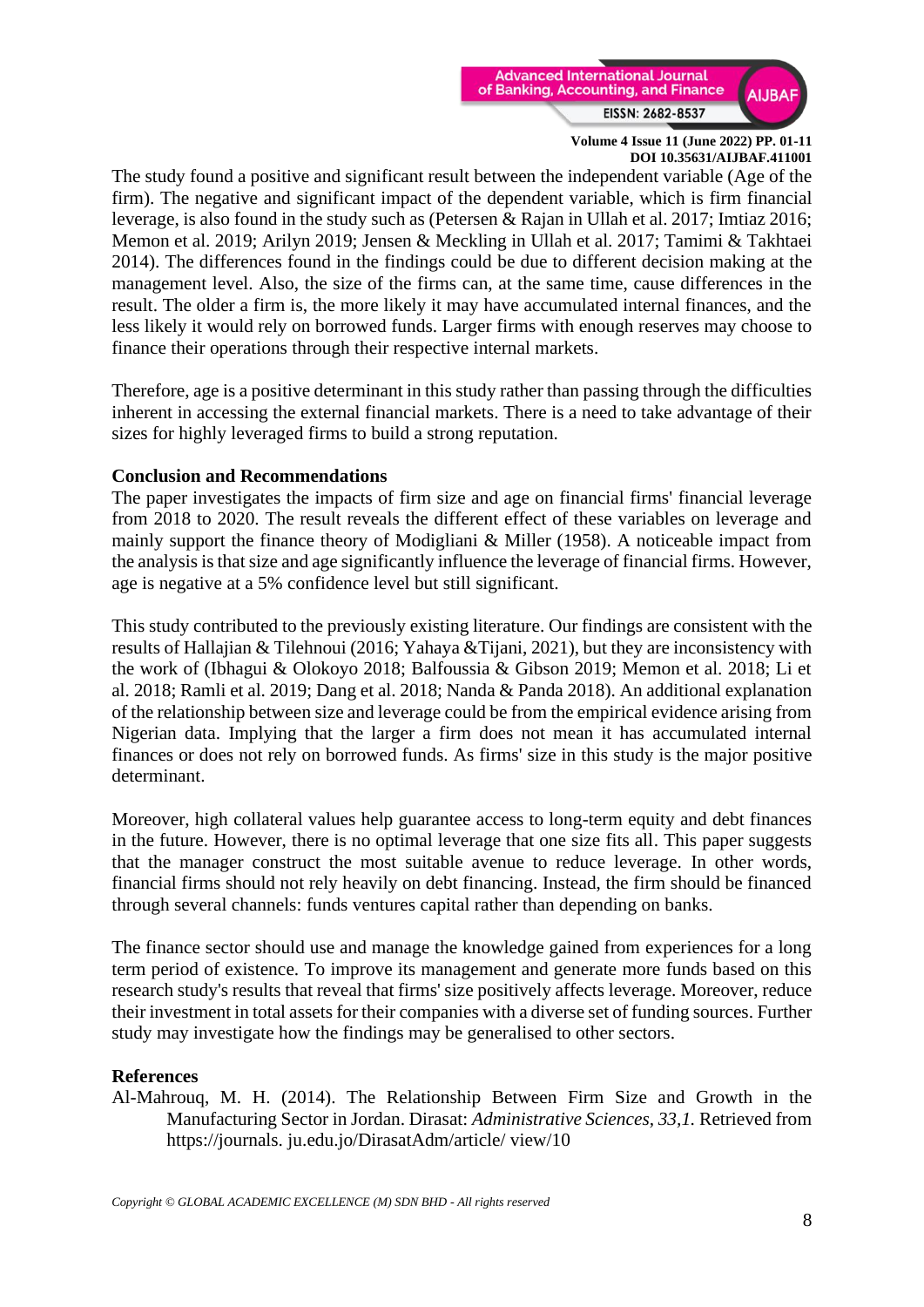

- Afolabi, A., Kajola, S. O., Olabisis, J., & Asaolu, T.O. (2019). Does financial leverage affect the financial performance of Nigerian firms? *Journal of Economics and Management*. 37, 3, 5-22. http://doi. org/10.22367/jem.2019.37.01
- Afey, D. A., & Warui, A. (2019). Firm Characteristics and Financial Leverage of Companies Listed on the Nairobi Securities Exchange, *Kenya. Journal of Finance and Accounting*, 3,5, 1-11.
- Abbasi, A. & Malik, Q. A. (2015) Firms' Size Moderating Financial Performance in Growing Firms: An Empirical Evidence from Pakistan. *International Journal of Economics and Financial,* 5, 2, 334-339. available at HTTP: [www.econjournals.com](http://www.econjournals.com/)
- Akeem, L. B., Edwin T. K., Kiyanjui, M. W., & Kayode, A. M. (2019). Effects of Capital Structure on Firm's Performance: Empirical Study of Manufacturing Companies in Nigeria, *Journal of Finance and Investment Analysis*, 3,.4, 2014, 39-57
- Adegboyega, A., Jayeola, O., Olugboyega, K. S., & Olufemi, A. T. (2019). Does leverage affect the financial performance of Nigerian firms? *Journal of Economics & Management*, 37, 5-22.
- Arilyn, E. J (2019). The influence of firm age, tangibility, operating revenue, and depreciation ratio toward capital structure on automotive and components companies listed in Indonesia stock exchange period 2007 – 2018. *International Journal of Business, Economics, and Law,* 19, 1, 18-21
- Balfoussia, H., & Gibson, H. D. (2019). Firm investment and financial conditions in the europ area: evidence from firm-level data. *Applied Economics Letters,* 26, 2, 104-110.
- Baloch, Q. B., Ihsan, A., Kakakhel, S. J., & Sethi, S. (2020). Impact of firm size, asset tangibility and retained earnings on financial leverage: Evidence from Pakistan's auto sector. *Abasyn Journal of Social Sciences,* 8, 1, 143-155.
- Bhat, D. A., Chanda, U., & Bhat, A. K. (2020). Does firm size influence leverage? Evidence from India. *Global Business Review*. Doi.org/10.1177/0972150919891616.
- Chatterjee, S., & Eyigungor, B. (2019). The firm size and leverage relationship and implications for entry and low concentration interest in a low-interest rate world. Fed. Res. Bank of Philadelphia, The USA.
- Chinaemerem, O. C., & Anthony, O (2012). Impact of capital structure on the financial performance of Nigerian Firms. *Oman Chapter of Arabian Journal of Business and Management Review,* 34, 969, 1-19
- Dang, C., Li, Z. F., & Yang, C. Measuring firm size in empirical corporate finance. *Journal of Banking & Finance*, 86,2018. 159-176.
- Dada, A. O., & Ghazali, B. Z (2016). The Impact of Capital Structure on Firm Performance: Empirical Evidence from Nigeria. *IOSR Journal of Economics and Finance (IOSR-JEF*) 7, 4, 23-30
- Do, L. H., Nguyen, T. X., Le, C. H., & Nguyen, G. N. (2020). Impacts of firms' characteristics on leverage ratio in emerging real estate market. *Journal of Organizational Behavior Research,* 5, 1, 284-305.
- Ezeoha, A. E. (2015) Firm size and corporate financial-leverage choice in a developing economy Evidence from Nigeria. *The Journal of Risk Finance*, 9, 4, 351-364, DOI 10.1108/15265940810895016
- Forte, D., Barros, L. A., & Nakamura, W. T. (2013). Determinants of capital structure of small and medium-size Brazilian enterprises. *Brazilian Administration Review* 10, 3, https://doi.org//10.1590/51807-709222013000300007.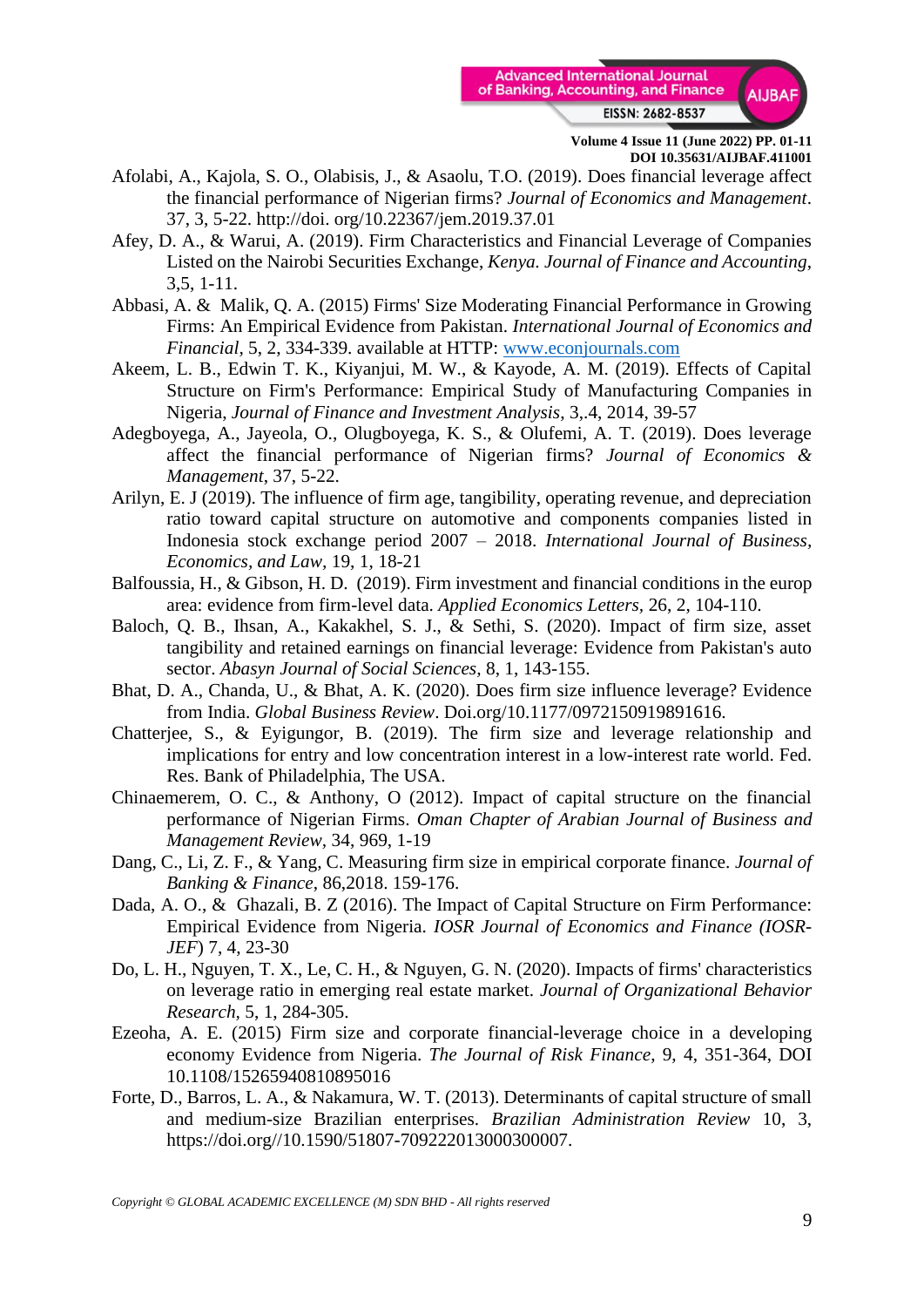

- Farooq, U., & Jibran, A. (2017). Firm Size as Moderator to Non-Linear Leverage-Performance Relation: An Emerging Market Review. *Business Review*, 8, 2, 99-106 DOI: 10.21512/bbr.v8i2.1711
- Ghozali, I., Handriani, E., & Hersungodo (2020). Leverage Determinants of Manufacturing Firms: evidence from Indonesia. *International Journal of Scientific & Technology Research* 9, 4, 2734-2744
- Graham, J.R. (2000). How significant are the tax benefits of debt, *The Journal of Finance*, 55,1901‐41
- Gunu, U., & Adamade, S. S. (2015). The relationship between firm age and financial performance in Nigeria: A panel analysis*. Journal of Sustainable Development in Africa,* 17, 3, 128-141.
- Graham, J. R., & Harvey, C. R. (2002). "How do CFOs make capital budgeting and capital structure decisions". *Journal of Applied Corporate Finance, 15, 1, 8-23*
- Hamouri, B. Al-Rdaydeh, M. & Anas, A (2018). Effect of financial leverage on firm growth: empirical evidence from listed firms in the Amman stock exchange. *Investment Management and Financial Innovations*, 15, 2, 154- 164. doi:10.21511/imfi.15(2).2018.14
- Hashini, A. M. C. & Madumali, P. A (2018) Effect of Firm Size on Financial Leverage, *Global Scientific Journal*, 6, 7,70-76 www.globalscientificjournal.com
- Homaifar, G., Zietz, J. & Benkato, O. (1994) "An Empirical Model of capital structure some of evidence", *Journal of Business Finance and Accounting,* 21, 1-14
- Hallajian, E., & Tilehnoui, M. H. (2016). Impact of firm size on leverage: An empirical study of companies listed on NSE of India*. International Journal of Scientific Research,* 5, 5, 99-101.
- Hossain, F. (2012). Impact of Firm-Specific Factors on Capital Structure Decision: An Empirical Study of Bangladeshi Companies. *International Journal of Business Research and Management,* 3, 4, 163–182.
- Ikechukwu, I. O., & Cyril, U. M. (2017). Effect of listing age on corporate financial leverage of oil and gas firms in Nigeria. International Journal of Economics, *Finance and Management Sciences*, 5, 2, 92-97. Doi: 10.11648/j.ijefm.20170502.12.
- Ibague, O. W., & Olokoyo, F. O. Leverage and firm performance: new evidence on the role of firm size. *The North American Journal of Economics and Finance*, 45, 57-82.
- Imtiaz, (2016). Determinants of Capital Structure and Testing of Applicable Theories: Evidence from Pharmaceutical Firms of Bangladesh. *International Journal of Economics and Finance*. 8, 3, 23- 32.
- Jeleel, A., & Olawiyola, B. (2017). Effect of leverage on firm performance in Nigeria: A case of listed chemicals and paints firms in Nigeria. *Global Journal of Management and Business Research: Accounting and Auditing*, 17, 2, 14-24.
- Kartiningsih, D. (2020). The Effect of Firm Characteristics on Profitability of Food and Beverages Companies Listed in Indonesia Stock Exchange*. International Journal of Business, Economics and Law, 22, 1, 69-76*
- Kwaltommai, A. S., Enemali, M, I., Duna, J., & Ahmed, A. (2019). Firm characteristics and financial performance of consumer goods firms in Nigeria. *Scholars Bulletin*, 743-752.
- Li, X., Yu, H., Fang, L., & Xiong, C. (2018). Do firm-level factors play a forward-looking role for systemic financial risk: Evidence from China. *Pacific-Basin Finance Journal.*
- Marete, D. (2011) The relationship between firm size and financial leverage of firms listed at Nairobi Securities Exchange. A Research Project Submitted in Partial Fulfillment of